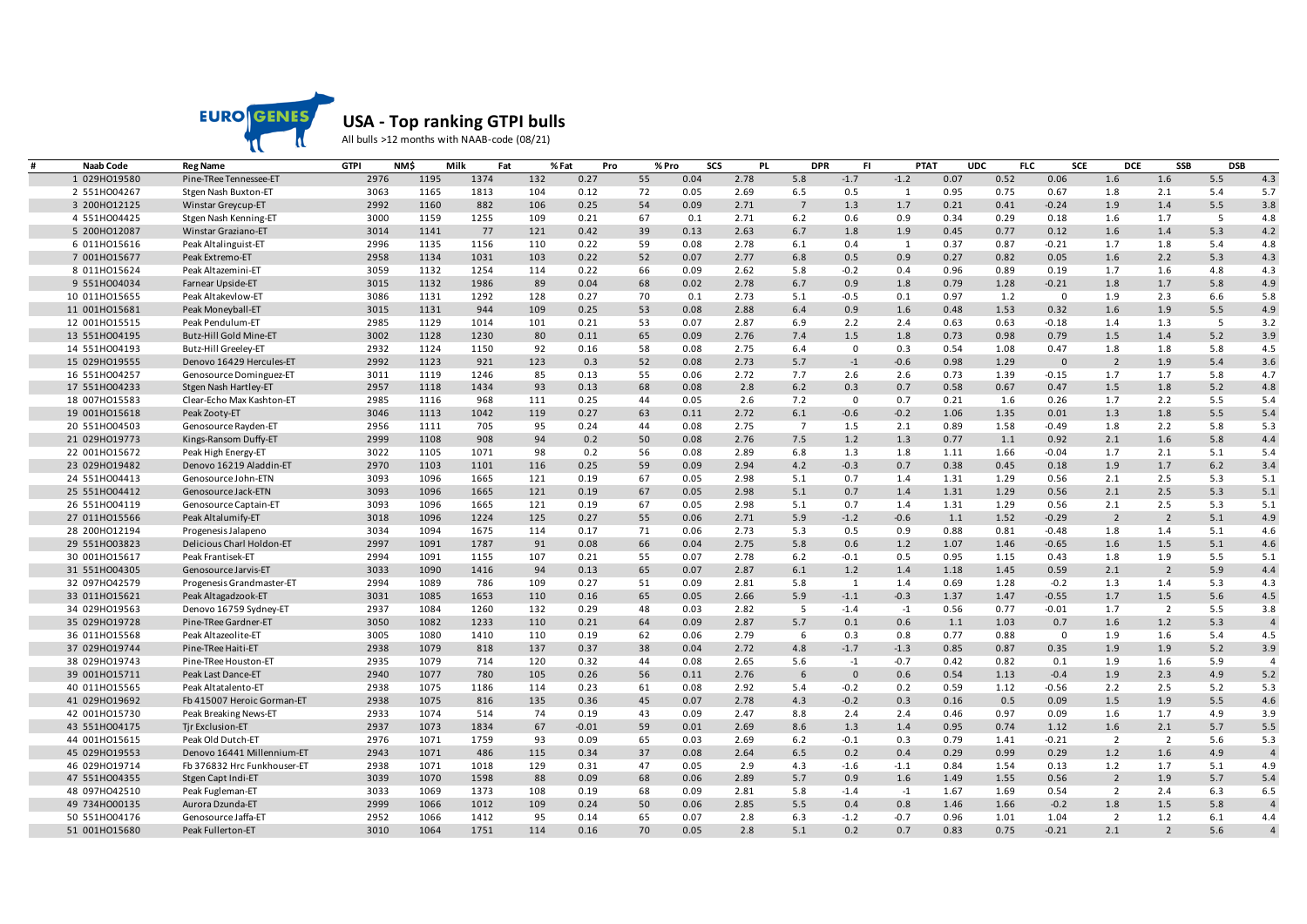| 52 029HO19874                  | Winstar Elver-P-ET                             | 3042         | 1061         | 370         | 109       | 0.33         | 41       | 0.1          | 2.7                     | 7.1        | 2.2              | 2.4            | 1.13         | 0.81         | 1.14            | 2.3            | 2.6                   | 5.7        | 4.9            |
|--------------------------------|------------------------------------------------|--------------|--------------|-------------|-----------|--------------|----------|--------------|-------------------------|------------|------------------|----------------|--------------|--------------|-----------------|----------------|-----------------------|------------|----------------|
| 53 011H015867                  | Peak Altafiretiger-ET                          | 2944         | 1060         | 1385        | 89        | 0.12         | 65       | 0.07         | 2.84                    | 6.9        | 0.1              | 0.6            | 0.83         | 0.99         | 0.04            | 1.8            | 1.8                   | 5.8        | 4.2            |
| 54 029HO19518                  | Winstar Mendel-P-ET                            | 2992         | 1059         | 891         | 134       | 0.34         | 51       | 0.08         | 2.9                     | 3.9        | $-0.5$           | 0.2            | 0.67         | 1.3          | $-0.18$         | 1.7            | 1.1                   | 5.4        | 3.8            |
| 55 551H003957                  | Stgen Nash Sporty-ET                           | 2990         | 1059         | 1670        | 104       | 0.13         | 73       | 0.07         | 2.75                    | 5.1        | $-0.9$           | $-0.4$         | 1.32         | 0.85         | 0.62            | 2.3            | 2.4                   | 6.2        | 5              |
| 56 200HO12202                  | Progenesis Antonov                             | 3042         | 1056         | 1033        | 104       | 0.22         | 49       | 0.06         | 2.79                    | 5.1        | 1.9              | 2.5            | 1.28         | 1.49         | 0.58            | 1.7            | 2.1                   | 5.2        | 4.6            |
| 57 029HO19885                  | Wilra Breeze-ET                                | 2974         | 1056         | 845         | 119       | 0.3          | 48       | 0.08         | 2.78                    | 4.9        | $-0.3$           | $-0.2$         | 0.94         | 1.63         | $-0.14$         | 1.8            | 1.7                   | 5.2        | 4.1            |
| 58 001H015436                  | Peak Zillion-ET                                | 2964         | 1054         | 814         | 110       | 0.27         | 57       | 0.11         | 2.6                     | 5.7        | $-2.5$           | $-1.8$         | 1.45         | 1.6          | 0.27            | 2.1            | 2.7                   | $6.2$      | 5.8            |
| 59 551H003849                  | Stgen Dedicate Heir-ET                         | 2955         | 1054         | 631         | 93        | 0.24         | 51       | 0.11         | 2.8                     | 6.5        | 1.9              | 2.1            | 0.55         | 1.27         | $-0.15$         | 2.1            | 1.8                   | 6.2        | 5.1            |
| 60 001H015558                  | Peak Fantismo-ET                               | 2954         | 1053         | 2329        | 94        | 0.02         | 67       | $-0.02$      | 2.8                     | $6.2$      | $-0.6$           | 0.2            | 0.69         | 1.39         | $-0.23$         | 2.1            | $\overline{2}$        | 4.6        | 3.4            |
| 61 097H042536                  | Peak Curveball-ET                              | 2974         | 1052         | 1647        | 96        | 0.11         | 62       | 0.04         | 2.81                    | 6          | $-0.2$           | 0.7            | 0.94         | 1.08         | 0.85            | 2.3            | 2.5                   | 4.7        | 4.8            |
| 62 551H004317                  | Stgen Dante Damon-ET                           | 2976         | 1050         | 2141        | 89        | 0.02         | 76       | 0.03         | 2.88                    | 5.5        | 0.1              | 0.6            | 1.29         | 1.01         | $-0.07$         | 2.3            | 2.4                   | $6.2$      | 5.9            |
| 63 029HO19745                  | Pine-TRee Hallock-ET                           | 3039         | 1047         | 618         | 136       | 0.39         | 48       | 0.1          | 2.83                    | 3.9        | $-1.6$           | $-1$           | 1.76         | 1.4          | 1.11            | 1.8            | 1.8                   | 5.3        | 4.2            |
| 64 551H004255                  | Genosource Jesse James-ET                      | 2980         | 1047         | 1529        | 104       | 0.15         | 77       | 0.1          | 2.84                    | 4.6        | $-1.4$           | $-0.7$         | 0.91         | 0.86         | 0.76            | 2.2            | 1.5                   | 6.2        | $\overline{4}$ |
| 65 200HO11906                  | Siemers Brave-ET                               | 2968         | 1047         | 1845        | 86        | 0.05         | 73       | 0.05         | 2.85                    | 5.3        | 0.5              | 0.9            | 0.82         | 1.62         | $-0.62$         | 1.8            | 2.2                   | 5.2        | 5.1            |
| 66 551H004035                  | Genosource Resolution-ET                       | 2948         | 1047         | 1207        | 115       | 0.23         | 46       | 0.03         | 2.67                    | 5.2        | $-2.2$           | $-1.2$         | 1.12         | 1.47         | 0.56            | 1.8            | 1.9                   | 5.4        | $\overline{4}$ |
| 67 011H015567                  | Peak Altalajoy-ET                              | 2970         | 1046         | 931         | 114       | 0.27         | 55       | 0.09         | 2.81                    | 5.5        | $-1$             | $-0.4$         | 0.89         | 1.47         | $-0.02$         | 1.6            | 1.4                   | 5.2        | 4.4            |
| 68 001H015620                  | Peak Declaration-ET                            | 2963         | 1046         | 1977        | 100       | 0.08         | 61       | $\Omega$     | 2.74                    | 6.5        | $-1.8$           | $-1.2$         | 1.62         | 1.57         | 0.21            | 2.3            | $\overline{2}$        | 6.3        | 4.9            |
| 69 200HO12123                  | Progenesis Monteverdi                          | 3022         | 1045         | 1231        | 107       | 0.2          | 54       | 0.05         | 2.71                    | 5.6        | $-0.1$           | 0.2            | 1.26         | 1.65         | 0.44            | 1.4            | 1.1                   | 4.7        | 4.4            |
| 70 001H015562                  | Peak Scotus-ET                                 | 2986         | 1045         | 1069        | 115       | 0.25         | 57       | 0.08         | 2.9                     | 4.4        | $-0.4$           | 0.2            | 1.03         | 1.16         | 0.52            | 1.9            | 2.2                   | 5.5        | 4.3            |
| 71 029H019448                  | Fb 7683 Billy Alonso-ET                        | 2979         | 1044         | 1267        | 121       | 0.25         | 56       | 0.06         | 2.87                    | 6.1        | $-0.5$           | 0.3            | 0.7          | 0.74         | 0.6             | 2.2            | 2.3                   | 5.4        | 4.6            |
| 72 029HO19862                  | Richmond-Fd Sw Allegany-ET                     | 2977         | 1044         | 1488        | 96        | 0.13         | 66       | 0.07         | 2.8                     | 5.6        | $-0.4$           | 0.1            | 0.92         | 0.76         | 0.49            | 2.7            | 2.3                   | 6          | 4.3            |
| 73 200HO12083                  | Ocd Brunswick-ET                               | 2935         | 1044         | 851         | 74        | 0.14         | 49       | 0.08         | 2.65                    | 8.1        | 1.5              | 1.7            | 0.67         | 1.39         | 0.27            | 1.9            | 1.8                   | 5.5        | 4.5            |
| 74 097H042425                  | Pine-TRee Engineer-ET                          | 3003         | 1043         | 754         | 103       | 0.26         | 54       | 0.11         | 2.7                     | 6.6        | 0.5              | 1.2            | 1.06         | 0.7          | 0.86            | 2.2            | 2.2                   | 6.5        | 4.8            |
| 75 007H015167                  | Rmd-Dotterer Ssi Gameday-ET                    | 3000         | 1042         | 1090        | 107       | 0.22         | 48       | 0.05         | 2.68                    | 6.3        | 0.2              | 0.6            | 1.4          | 1.63         | 0.45            | 2.7            | 3.6                   | 6.1        | 5.7            |
| 76 011H015783                  | Winstar Altaregulus-ET                         | 3001         | 1040         | 380         | 118       | 0.36         | 48       | 0.13         | 2.66                    | 6          | 0.5              | 0.7            | 0.97         | 1.06         | $-0.24$         | 2.2            | 1.8                   | 5.8        | 4.8            |
| 77 029HO19735                  | Bomaz Immense-P-ET                             | 2953         | 1040         | 946         | 115       | 0.27         | 61       | 0.11         | 2.9                     | 4.7        | $-0.5$           | 0.1            | 0.55         | 0.48         | 0.23            | 2.1            | 2.4                   | 5.3        | 4.2            |
| 78 014H015582                  | Clear-Echo Max Mashak-ET                       | 2986         | 1039         | 1726        | 88        | 0.07         | 58       | 0.01         | 2.84                    | 6.4        | 0.5              | 0.8            | 1.35         | 1.83         | 0.53            | $\overline{2}$ | $\overline{2}$        | 5.2        | 4.6            |
| 79 001HO15561                  | Peak Takeover-ET                               | 2980         | 1038         | 1395        | 94        | 0.14         | 60       | 0.06         | 2.67                    | 5.7        | 1.5              | $\overline{2}$ | 0.56         | 1.04         | 0.17            | 1.5            | 2.1                   | 5.6        | 5.5            |
| 80 011HO15467                  | Peak Altamagnifique-ET                         | 3024         | 1035         | 1188        | 108       | 0.21         | 62       | 0.09         | 2.85                    | 5.7        | 0.1              | 0.8            | 1.17         | 1.23         | 0.26            | 1.8            | 1.9                   | 5.9        | 4.7            |
| 81 551H004170                  | Farnear Dykstra-ET                             | 2959         | 1035         | 1678        | 91        | 0.09         | 64       | 0.04         | 2.69                    | 6.1        | 0.5              | 1.2            | 0.79         | 0.94         | 0.01            | 2.2            | 2.2                   | 6.2        | 5.4            |
| 82 029H019501                  | Denovo 16325 Sentiment-ET                      | 2957         | 1035         | 1134        | 120       | 0.26         | 61       | 0.09         | 2.86                    | 4.8        | $-1.7$           | $-1$           | 1.05         | 0.44         | 0.74            | 2.1            | 2.3                   | 5.7        | 4.7            |
| 83 011H015623                  | Peak Altaparcheesi-ET                          | 2968         | 1033         | 1384        | 99        | 0.16         | 77       | 0.12         | 2.69                    | 5.5        | $-1.2$           | $-0.4$         | 0.86         | 0.64         | 0.15            | 2.2            | 2.4                   | 5.9        | 5.1            |
|                                |                                                | 2960         | 1032         | 1060        | 125       |              | 52       | 0.07         | 2.75                    | 4.6        | $-1.4$           | $-1$           |              |              | 0.36            | 1.8            | 2.2                   | 5.1        | 4.1            |
| 84 029HO19707<br>85 011H015679 | Fb 390297 Heroic Shaq-ET<br>Peak All Access-ET | 2974         | 1028         | 1488        | 104       | 0.29<br>0.16 | 74       | 0.09         | 2.9                     |            | 0.3              | 0.9            | 1.15<br>0.59 | 1.19<br>0.42 | 0.24            | $\overline{2}$ | 2.3                   | 5.8        | 5.8            |
|                                |                                                |              |              |             |           |              |          |              |                         | 5.7        |                  |                |              |              |                 |                |                       |            |                |
| 86 011H015779<br>87 029HO19808 | Peak Altadobby-ET<br>Sandy-Valley Sinatra-ET   | 2965<br>2938 | 1028<br>1027 | 1971<br>712 | 90<br>108 | 0.05<br>0.28 | 63<br>46 | 0.01<br>0.08 | 2.71<br>2.86            | 6.6<br>5.8 | 0.3<br>$-0.5$    | 1.2<br>$-0.3$  | 0.82<br>1.08 | 0.99<br>1.46 | $-0.01$<br>0.68 | 2.1<br>1.9     | $\overline{2}$<br>1.6 | 5.4<br>5.2 | 4.5<br>3.3     |
|                                |                                                | 3048         | 1026         | 1181        | 114       | 0.23         | 63       | 0.09         | 2.89                    | 4.6        | 0.2              | 0.6            | 1.54         | 1.24         | 0.82            | 1.8            | 2.3                   | 5.9        | 5.3            |
| 88 011H015619                  | Peak Altaalanzo-ET<br>Peak Altazazzle-ET       | 2971         | 1026         | 965         |           |              |          | 0.08         |                         |            |                  |                |              |              | 0.03            | $\overline{2}$ | 1.6                   | 5.8        |                |
| 89 011HO15036                  |                                                | 2972         |              | 1815        | 106       | 0.24<br>0.05 | 53       | 0.02         | 2.77                    | 5.5        | $-0.1$<br>$-0.6$ | 0.1            | 1.22<br>1.51 | 1.44<br>2.13 | $-0.05$         | 2.1            |                       | 6.4        | 4.8            |
| 90 551HO04404                  | Genosource Draymond-ET                         |              | 1025         |             | 86        |              | 63       |              | 2.78                    | 5.7        |                  | 0              |              |              |                 |                | 2.2                   |            | 4.7            |
| 91 029H019807                  | Sandy-Valley Essex-ET                          | 2948         | 1024<br>1024 | 963<br>1178 | 105<br>74 | 0.23<br>0.1  | 44<br>58 | 0.05<br>0.07 | 2.69                    | 5.9<br>6.9 | $-0.7$<br>$-0.2$ | $-0.4$         | 1.3          | 1.5<br>1.85  | 0.67<br>1.05    | 2.3<br>1.2     | 1.8                   | 5.6        | 3.5            |
| 92 551H004177                  | Genosource Dreamy-ET                           | 2941<br>2969 |              |             |           |              |          |              | 2.68                    |            |                  | 0.1            | 1.17         |              |                 |                | 1.4                   | 5.6        | 4.5            |
| 93 029HO19682                  | Bomaz Heroic 2841-ET                           |              | 1023         | 1186        | 127       | 0.28         | 53       | 0.06         | 3.01                    | 4.8        | $\overline{0}$   | 0.4            | 1.25         | 0.86         | $-0.06$         | 2.1            | 2.4                   | 5.4        | 5              |
| 94 001HO15472                  | Peak Galapagos-ET                              | 2961         | 1021         | 1115        | 105       | 0.21         | 64       | 0.1          | 2.82                    | .5         | $-0.8$           | $-0.3$         | 0.6          | 1.53         | 0.15            | 1.6            | 1.7                   | 5.4        | 5.2            |
| 95 001H015732                  | Peak Algorithm-ET                              | 2934         | 1021         | 433         | 71        | 0.19         | 43       | 0.1          | 2.7                     | 8.1        | 3.3              | 3.5            | 0.8          | 0.76         | 0.61            | 1.9            | 1.9                   | 5.2        | 4.7            |
| 96 011HO15788                  | Peak Altadursley-ET                            | 2970         | 1020         | 891         | 105       | 0.24         | 50       | 0.08         | 2.87                    | 5.9        | 0.7              | 1              | 1.38         | 1.24         | 0.38            | 1.8            | 2.1                   | 5.4        | 5.9            |
| 97 029HO19635                  | Bomaz Magnific-ET                              | 2942         | 1020         | 202         | 124       | 0.41         | 51       | 0.16         | 2.8                     | 4.3        | $-0.4$           | 0.1            | 0.36         | 0.51         | 0.11            | 1.7            | 2.2                   | 4.9        | 3.9            |
| 98 001H015754                  | Progenesis Zeal-ET                             | 2941         | 1020         | 1311        | 119       | 0.23         | 49       | 0.03         | 2.78                    | 4.8        | $-1.8$           | $-1.2$         | 1.15         | 1.54         | 0.25            | 1.7            | 1.5                   | 5.4        | 4.7            |
| 99 029HO19684                  | Denovo 16770 Avalon-ET                         | 2954         | 1019         | 544         | 103       | 0.29         | 45       | 0.1          | 2.89                    | 5.5        | 1.3              | 1.9            | 0.52         | 0.67         | 0.96            | 2.1            | 1.7                   | 6.2        | 5.1            |
| 100 011H015365                 | Peak Wheelhouse-ET                             | 3001         | 1018         | 1261        | 106       | 0.2          | 58       | 0.06         | 2.77                    | 6.1        | 0.1              | 0.8            | 1.08         | 1.27         | 0.41            | 2.2            | 1.9                   | 6.6        | 5.6            |
| 101 029HO19802                 | <b>Winstar Rory-ET</b>                         | 2971         | 1018         | 1697        | 104       | 0.13         | 65       | 0.04         | 2.89                    | 5          | $-1.3$           | $-0.7$         | 1.28         | 1.52         | 0.68            | 2.1            | 2.3                   | 5.4        | 5.1            |
| 102 029HO19747                 | Fb 8081 Heroic Olajuwon-ET                     | 2936         | 1018         | 1134        | 140       | 0.33         | 53       | 0.06         | 2.95                    | 3.6        | $-1.8$           | $-1.6$         | 1.29         | 1.15         | $-0.57$         | 1.9            | 2.2                   | 5.2        | -5             |
| 103 250HO15513                 | S-S-I Spartacus Elon-ET                        | 3046         | 1017         | 1149        | 98        | 0.18         | 52       | 0.06         | 2.75                    | 5.2        | 0.6              | 1.6            | 1.54         | 2.18         | 0.97            | 1.7            | 1.7                   | 5.3        | 3.7            |
| 104 029HO19726                 | Cookiecutter Denovo Hawk-ET                    | 2958         | 1017         | 1046        | 131       | 0.31         | 56       | 0.08         | $\overline{\mathbf{3}}$ | 3.7        | $-2.3$           | $-1.9$         | 1.33         | 1.49         | 0.57            | 1.8            | 1.8                   | 5          | 5.4            |
| 105 014HO15667                 | Aurora Minkah-ET                               | 3021         | 1016         | 424         | 94        | 0.27         | 46       | 0.12         | 2.67                    | 6.3        | 1.6              | 1.7            | 1.5          | 1.68         | 0.88            | 1.7            | 1.7                   | 5.6        | 3.7            |
| 106 100HO12192                 | Hilmar Ac Brass-ET                             | 2961         | 1014         | 1470        | 96        | 0.13         | 61       | 0.05         | 2.91                    | 5.7        | 0.9              | 1.4            | 0.85         | 0.56         | 0.56            | 2.1            | 1.9                   | 6          | 4.9            |
| 107 029HO19873                 | Winstar Equity-P-ET                            | 2942         | 1012         | 934         | 91        | 0.19         | 47       | 0.06         | 2.89                    | 5.8        | 1.7              | 2.2            | 1.01         | 1.53         | 0.25            | 1.7            | 1.5                   | 5.3        | 4.2            |
| 108 029HO19658                 | Denovo 16701 Huntsville-ET                     | 2996         | 1011         | 1405        | 126       | 0.24         | 55       | 0.04         | 2.81                    | 4.5        | $-1.2$           | $-0.7$         | 1.48         | 1.52         | 0.27            | $\overline{2}$ | 2.2                   | 5.7        | 5.7            |

ı T ľ ľ

> ı ı

л ı

ı I ı I I I

I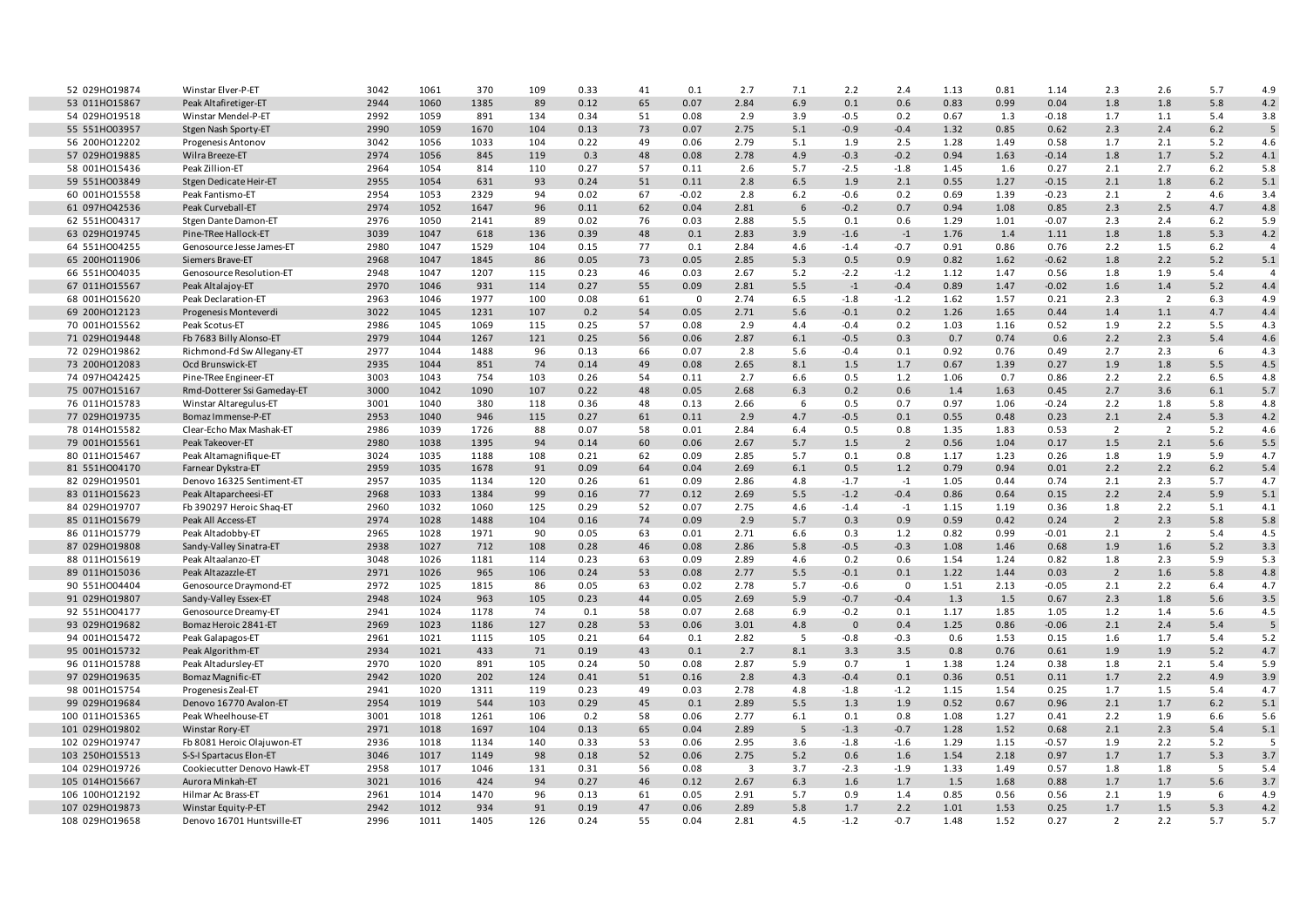| 109 200HO12173 | Progenesis Virtual             | 2980 | 1011 | 579  | 105 | 0.29 | 45 | 0.09     | 2.71 | 5.6            | 0.2            | 0.5          | 1.24 | 1.5  | 0.57    | 1.7            | 1.4            | 5.9   | 4.4            |
|----------------|--------------------------------|------|------|------|-----|------|----|----------|------|----------------|----------------|--------------|------|------|---------|----------------|----------------|-------|----------------|
| 110 029HO19760 | Denovo 17264 Onyx-P-ET         | 2934 | 1011 | 115  | 104 | 0.35 | 38 | 0.12     | 2.74 | 6.8            | 1              | 1.4          | 0.57 | 0.47 | 0.6     | $\overline{2}$ | 2.1            | 5.5   | 4.2            |
| 111 029HO19791 | Denovo 17271 Haven-ET          | 2932 | 1009 | 1842 | 89  | 0.06 | 59 | 0.01     | 2.9  | 6.4            | 0.3            | 0.9          | 1.04 | 1.48 | $-0.05$ | 1.9            | 1.9            | 5.2   | 4.9            |
| 112 712H001011 | C-Haven POsitive Deluxe-ET     | 2972 | 1008 | 1616 | 124 | 0.21 | 59 | 0.03     | 2.82 | 4.6            | $-2.1$         | $-0.9$       | 1.44 | 1.06 | 0.13    | 2.1            | 1.4            | 5.3   | 4.8            |
| 113 007HO15824 | Hilmar Max Motivated           | 2940 | 1008 | 1251 | 113 | 0.22 | 54 | 0.05     | 2.92 | 5.2            | 0.7            | $\mathbf{1}$ | 0.68 | 0.39 | $-0.02$ | 1.9            | 1.6            | 5.5   | $\overline{4}$ |
| 114 734H000133 | Peak Matteo-ET                 | 2978 | 1007 | 1017 | 95  | 0.19 | 51 | 0.07     | 2.86 | 6              | 0.9            | 1.3          | 1.54 | 1.79 | 0.18    | 1.6            | 1.7            | 5.6   | 5.1            |
| 115 200HO12198 | Progenesis Vintage             | 2934 | 1007 | 1069 | 126 | 0.29 | 48 | 0.05     | 2.78 | 4.7            | $-1.8$         | $-0.9$       | 1.42 | 1.09 | 0.28    | 2.1            | 1.9            | 5.6   | 4.4            |
| 116 001H015798 | Peak Newsflash-ET              | 2942 | 1006 | 1300 | 111 | 0.21 | 50 | 0.03     | 2.82 | 5.3            | $-0.8$         | 0.2          | 0.92 | 1.11 | 0.53    | 2.2            | 2.7            | 5.1   | -5             |
| 117 001HO15742 | Peak Big Hype-ET               | 2981 | 1005 | 608  | 98  | 0.26 | 42 | 0.08     | 2.73 | 5.9            | 1.6            | 2.2          | 1.3  | 1.44 | 0.7     | 2.2            | $\overline{2}$ | 6.3   | $5.2\,$        |
| 118 200HO12193 | Progenesis Regenerate          | 2966 | 1003 | 985  | 91  | 0.18 | 53 | 0.08     | 2.57 | 6.5            | $-0.1$         | 0.3          | 1.35 | 1.47 | 0.39    | 2.4            | 1.9            | 5.4   | 4.6            |
| 119 029HO19496 | Level-Plain Denovo Verdi-ET    | 2943 | 1003 | 1270 | 121 | 0.25 | 46 | 0.02     | 2.82 | 4.4            | $-1.5$         | $-0.9$       | 1.11 | 1.55 | 0.78    | 1.7            | 1.5            | 6.3   | 4.6            |
| 120 551H004284 | Stgen Dedicate Ascot-ET        | 2937 | 1003 | 1737 | 92  | 0.09 | 61 | 0.02     | 2.66 | 6.1            | $-0.2$         | 0.3          | 0.97 | 1.85 | $-0.43$ | 2.1            | 2.5            | 5.9   | 6.5            |
| 121 734H000136 | Co-Op TRipp-ET                 | 2960 | 1002 | 1402 | 86  | 0.11 | 54 | 0.04     | 2.61 | 7.3            | 0.1            | 0.4          | 1.3  | 1.79 | 0.16    | $\overline{2}$ | 1.8            | 5.8   | 4.9            |
| 122 011H015739 | Peak Altanext Star-ET          | 2976 | 1001 | 1027 | 125 | 0.29 | 61 | 0.1      | 2.96 | 4.2            | $-1.4$         | $-0.7$       | 1.35 | 1.37 | 0.1     | 2.3            | 2.3            | 6.3   | 6.1            |
| 123 011H015692 | Peak Altaaffiliate-ET          | 2964 | 1001 | 56   | 105 | 0.37 | 34 | 0.11     | 2.68 | 6.4            | $\overline{2}$ | 2.1          | 0.97 | 1.34 | 0.31    | $\overline{2}$ | 1.8            | 5.3   | 4.6            |
| 124 029HO19710 | Fb 415007 Hrc Seinfeld-ET      | 2935 | 1001 | 267  | 139 | 0.45 | 35 | 0.09     | 2.69 | 4.7            | $-1.5$         | $-1.2$       | 0.95 | 1.08 | 0.19    | 1.7            | $\overline{2}$ | 5.1   | 4.5            |
| 125 029HO19626 | Level-Plain Vanhalen-ET        | 2957 | 1000 | 1741 | 107 | 0.13 | 58 | 0.01     | 2.73 | 4.7            | $-2.7$         | $-2.2$       | 1.97 | 1.86 | 0.83    | $\overline{2}$ | 2.1            | 5.9   | 5.3            |
| 126 551H003845 | Stgen Idealist-ET              | 2943 | 1000 | 1707 | 94  | 0.1  | 62 | 0.03     | 2.87 | 5.1            | $\mathbf 0$    | 0.7          | 0.75 | 1.22 | 0.62    | 1.9            | 1.7            | 5.5   | $\overline{4}$ |
| 127 097HO42509 | Co-Op Tombola-ET               | 2949 | 999  | 528  | 124 | 0.36 | 40 | 0.08     | 2.88 | $\overline{4}$ | 0.3            | 0.9          | 0.67 | 1.17 | 0.55    | 1.9            | 2.2            | 6     | 5.9            |
| 128 029HO20250 | <b>Boghill Glamour Hale ET</b> | 2938 | 998  | 192  | 131 | 0.44 | 32 | 0.09     | 2.84 | $\overline{4}$ | $-0.7$         | $-0.5$       | 1.4  | 1.49 | 0.4     | 1.4            | 1.4            | 5.1   | 4.2            |
| 129 029HO19887 | Wilra Everglade-ET             | 2965 | 997  | 816  | 115 | 0.29 | 43 | 0.06     | 2.7  | 5.7            | $-0.1$         | 0.3          | 0.89 | 1.23 | 0.65    | 2.2            | 2.1            | 5.7   | 3.7            |
| 130 007H015518 | Badger Ssi Maxims Weston-ET    | 2959 | 997  | 1427 | 91  | 0.12 | 49 | 0.02     | 2.7  | 6.5            | 0.7            | 1.2          | 0.81 | 1.78 | 0.44    | 1.9            | 1.8            | 5.8   | 4.6            |
| 131 551H004578 | Genosource Buffalo Bill-ET     | 3013 | 996  | 1202 | 91  | 0.15 | 51 | 0.05     | 2.83 | 5.7            | 0.4            | 1.4          | 1.7  | 2.24 | 0.74    | 1.7            | 1.7            | 5.4   | 3.8            |
| 132 011H015789 | Peak Altagaines-ET             | 2958 | 996  | 1396 | 90  | 0.12 | 59 | 0.05     | 2.86 | 6              | 0.8            | 1            | 1.19 | 1.46 | 0.16    | 1.8            | 1.8            | 5.7   | 5.8            |
| 133 097HO42538 | Peak Gonzo-ET                  | 2954 | 996  | 936  | 105 | 0.24 | 52 | 0.08     | 2.85 | 5.7            | $-0.8$         | $\mathbf 0$  | 1.36 | 1.77 | 0.18    | $\overline{2}$ | $\overline{2}$ | 5.6   | 5.6            |
| 134 011HO15686 | Peak Altaschrutte-ET           | 2944 | 996  | 1029 | 90  | 0.17 | 62 | 0.1      |      | 5.8            | 1.8            | 2.2          | 0.14 | 0.47 | 0.21    | 1.9            | $\overline{2}$ | 5.9   | 3.9            |
| 135 200HO12127 | Peak Viceversa-ET              | 2945 |      |      | 104 | 0.24 | 44 | 0.06     | 2.75 |                | 0.4            |              | 1.04 |      | 0.67    | 1.8            | 1.3            | 6     |                |
|                |                                |      | 995  | 867  |     |      |    |          | 2.77 | 6.3            |                | 0.9          |      | 0.88 |         |                |                |       | 4.1            |
| 136 200HO12197 | Progenesis Fellowship          | 2999 | 994  | 1600 | 108 | 0.16 | 62 | 0.04     | 2.91 | 4.3            | $-1.8$         | $-1.1$       | 2.27 | 2.45 | 0.34    | 2.2            | 2.2            | 5.8   | 5.7            |
| 137 180HO15795 | Co-Op Rogue-ET                 | 2972 | 994  | 1253 | 91  | 0.15 | 62 | 0.08     | 2.74 | 5.6            | $-0.9$         | $-0.5$       | 1.56 | 1.52 | 0.45    | 1.6            | $1.1$          | 4.9   | 3.6            |
| 138 011H015520 | Peak Altarematch-ET            | 2948 | 994  | 1783 | 110 | 0.14 | 67 | 0.04     | 2.94 | 5              | $-3.5$         | $-2.7$       | 2.02 | 1.89 | 0.53    | 2.6            | 2.5            | 6.1   | 4.8            |
| 139 011HO15625 | Co-Op Altachitchat-ET          | 2952 | 993  | 879  | 98  | 0.22 | 55 | 0.1      | 2.68 | 5.1            | $-1$           | $-0.7$       | 1.31 | 1.68 | 0.31    | 1.8            | 1.5            | 5.7   | 4.2            |
| 140 001H015575 | Peak Legislate-ET              | 2930 | 993  | 1034 | 105 | 0.22 | 49 | 0.06     | 2.79 | 5.9            | 0.7            | 0.8          | 0.8  | 1.1  | $-0.14$ | 1.7            | 1.8            | 4.9   | 4.6            |
| 141 029HO19712 | Fb 397915 Heroic Piazza-ET     | 2981 | 992  | 751  | 128 | 0.34 | 47 | 0.08     | 2.93 | 3.8            | $-1.3$         | $-0.7$       | 1.35 | 1.65 | 0.65    | 1.6            | 2.2            | 5.2   | 4.2            |
| 142 551H004065 | Genosource Jamison-ET          | 2970 | 992  | 1691 | 110 | 0.15 | 66 | 0.05     | 2.9  | 4.1            | $-1.9$         | $-1$         | 1.47 | 1.5  | 0.46    | 2.2            | 1.8            | 5.5   | $\overline{4}$ |
| 143 029HO19851 | Denovo 17129 Hazleton-ET       | 2936 | 992  | 859  | 110 | 0.27 | 51 | 0.08     | 2.97 | 4.7            | 0.6            | 0.9          | 0.59 | 1.36 | 0.2     | 1.6            | 1.9            | 5.1   | 4.9            |
| 144 011H015678 | Co-Op Altastartrip-ET          | 2930 | 992  | 1260 | 114 | 0.22 | 71 | 0.11     | 2.86 | 4.3            | $-1.6$         | $-0.7$       | 0.36 | 0.58 | $-0.34$ | 1.9            | 1.7            | 5.5   | 3.4            |
| 145 011H015801 | Peak Altacitrine-ET            | 3015 | 991  | 1164 | 116 | 0.24 | 64 | 0.1      | 2.71 | 3.7            | $-1.5$         | $-0.8$       | 1.89 | 1.74 | $-0.25$ | 1.6            | 1.5            | 6.1   | 4.5            |
| 146 011H015792 | Peak Altainscape-ET            | 2955 | 991  | 1564 | 92  | 0.11 | 59 | 0.04     | 2.81 | 5.6            | $-0.4$         | 0.1          | 1.55 | 1.62 | 0.36    | 2.2            | 2.5            | 6.2   | 5.4            |
| 147 029HO19812 | Wet Acura Maximus-ET           | 2942 | 991  | 1162 | 107 | 0.21 | 50 | 0.05     | 2.78 | $5.5$          | 0.5            | $\mathbf{1}$ | 0.99 | 0.56 | 0.2     | $\overline{2}$ | 1.4            | 5.9   | 4.9            |
| 148 097H042537 | Peak Factotum-ET               | 2992 | 990  | 1052 | 93  | 0.18 | 53 | 0.07     | 2.76 | 5.7            | 0.9            | 1.1          | 1.21 | 2.23 | 0.24    | 1.4            | 1.2            | 5.5   | $\overline{a}$ |
| 149 001HO15843 | Peak Instant Replay-ET         | 2948 | 989  | 1193 | 92  | 0.16 | 46 | 0.03     | 2.65 | 7.4            | 0.9            | 1.6          | 0.85 | 1.39 | 0.13    | $\overline{2}$ | 2.1            | 5.9   | 5.5            |
| 150 551H004302 | Genosource Comrade-ET          | 2938 | 989  | 1399 | 70  | 0.06 | 56 | 0.04     | 2.66 | 7.1            | 1.5            | 1.8          | 1.4  | 1.74 | $-0.44$ | $\overline{2}$ | 2.4            | 5.5   | 5              |
| 151 180HO15560 | Peak Rainow-ET                 | 2976 | 988  | 958  | 112 | 0.26 | 46 | 0.06     | 2.88 | 5.7            | 0.9            | 1.3          | 1.48 | 1.15 | 0.21    | 1.9            | 1.5            | 5.4   | 4.5            |
| 152 029HO19649 | Denovo 16785 Remedy-ET         | 2946 | 988  | 640  | 106 | 0.28 | 49 | 0.1      | 2.83 | 5              | 0.7            | 1.4          | 0.63 | 1.18 | 0.67    | 1.7            | 1.9            | 5.7   | 6.7            |
| 153 007HO15569 | S-S-I Pr Max Supreme-ET        | 2929 | 988  | 1245 | 86  | 0.13 | 46 | 0.03     | 2.74 | 7.3            | $-0.1$         | 0.7          | 1.1  | 1.86 | 0.35    | 2.7            | 2.6            | 6.3   | 4.9            |
| 154 001HO15274 | Peak Rayshen-ET                | 2932 | 987  | 1429 | 106 | 0.17 | 68 | 0.08     | 2.68 | 4.5            | $-1.1$         | $-0.8$       | 0.72 | 0.8  | $-0.19$ | $\overline{2}$ | 1.8            | 5.4   | 4.1            |
| 155 551HO04139 | Stgen Dedicate Offord-ET       | 2958 | 986  | 1477 | 76  | 0.07 | 62 | 0.05     | 2.91 | 5.9            | 1.6            | 1.6          | 1.23 | 2.1  | 0.52    | 1.9            | $\overline{2}$ | 6.6   | 5.6            |
| 156 029HO19434 | Denovo 16037 Boone-ET          | 2945 | 986  | 1261 | 118 | 0.24 | 64 | 0.08     | 2.72 | 4.5            | $-1.9$         | $-1.1$       | 0.74 | 0.28 | 0.77    | 2.2            | 2.7            | 5.5   | 4.6            |
| 157 200HO12124 | Progenesis Melville            | 2971 | 985  | 1710 | 100 | 0.12 | 58 | 0.02     | 2.77 | 5.8            | $-1.4$         | $-0.4$       | 1.33 | 2.06 | 0.71    | 2.3            | 2.6            | 5.6   | 5.4            |
| 158 551H004603 | Stgen Cap Bari-ET              | 2974 | 984  | 973  | 84  | 0.16 | 56 | 0.09     | 2.89 | 5.9            | 1.8            | 2.3          | 1.15 | 1.99 | 0.42    | 1.6            | 2.1            | 5.5   | 4.9            |
| 159 007HO15394 | Kings-Ransom Legcy Drive-ET    | 2936 | 983  | 964  | 85  | 0.17 | 44 | 0.05     | 2.68 | 6.7            | 1.5            | 2.4          | 1.06 | 1.58 | $-0.08$ | 2.1            | 2.5            | 5.2   | 4.1            |
| 160 029HO19846 | Denovo 17194 Stadium-ET        | 2947 | 982  | 715  | 100 | 0.25 | 49 | 0.09     | 2.71 | 5.4            | 0.6            | 1.2          | 1.17 | 1.37 | $-0.05$ | 1.8            | 2.1            | 5.6   | 4.6            |
| 161 551H004254 | Genosource Detention-ET        | 2930 | 982  | 1530 | 78  | 0.07 | 60 | 0.04     | 2.76 | 6.3            | 1.1            | 1.4          | 1.1  | 1.67 | 0.18    | 1.9            | 2.2            | 5.8   | 5.9            |
| 162 007HO15514 | S-S-I Maximus Victor-ET        | 2988 | 981  | 1522 | 100 | 0.14 | 59 | 0.04     | 2.84 | 5.7            | $-0.4$         | $\mathbf 0$  | 1.58 | 1.81 | 0.36    | 2.6            | 2.5            | $6.2$ | 6.1            |
| 163 029HO19691 | Fb 6141 Heroic Maradona-ET     | 2942 | 981  | 1088 | 115 | 0.25 | 54 | 0.07     | 2.8  | 3.9            | $-1.9$         | $-1.3$       | 1.64 | 1.49 | 0.24    | 1.9            | 1.7            | 5.2   | 3.4            |
| 164 029HO19485 | Bomaz Episode-ET               | 2941 | 980  | 385  | 109 | 0.33 | 49 | 0.13     | 2.79 | 5.6            | 1.3            | 1.7          | 0.53 | 0.51 | 0.37    | 1.7            | 1.5            | 5.3   | $\overline{4}$ |
| 165 551HO04437 | San-Dan TWitch Maze-ET         | 3015 | 978  | 2050 | 106 | 0.09 | 63 | $\Omega$ | 2.89 | 4.5            | $-0.3$         | 0.5          | 2.01 | 1.59 | 0.51    | 1.8            | $\overline{2}$ | 5.6   | 5.4            |
|                |                                |      |      |      |     |      |    |          |      |                |                |              |      |      |         |                |                |       |                |

т I I г I

> I ı л ı

> T ı л ľ г

> > ı ı

г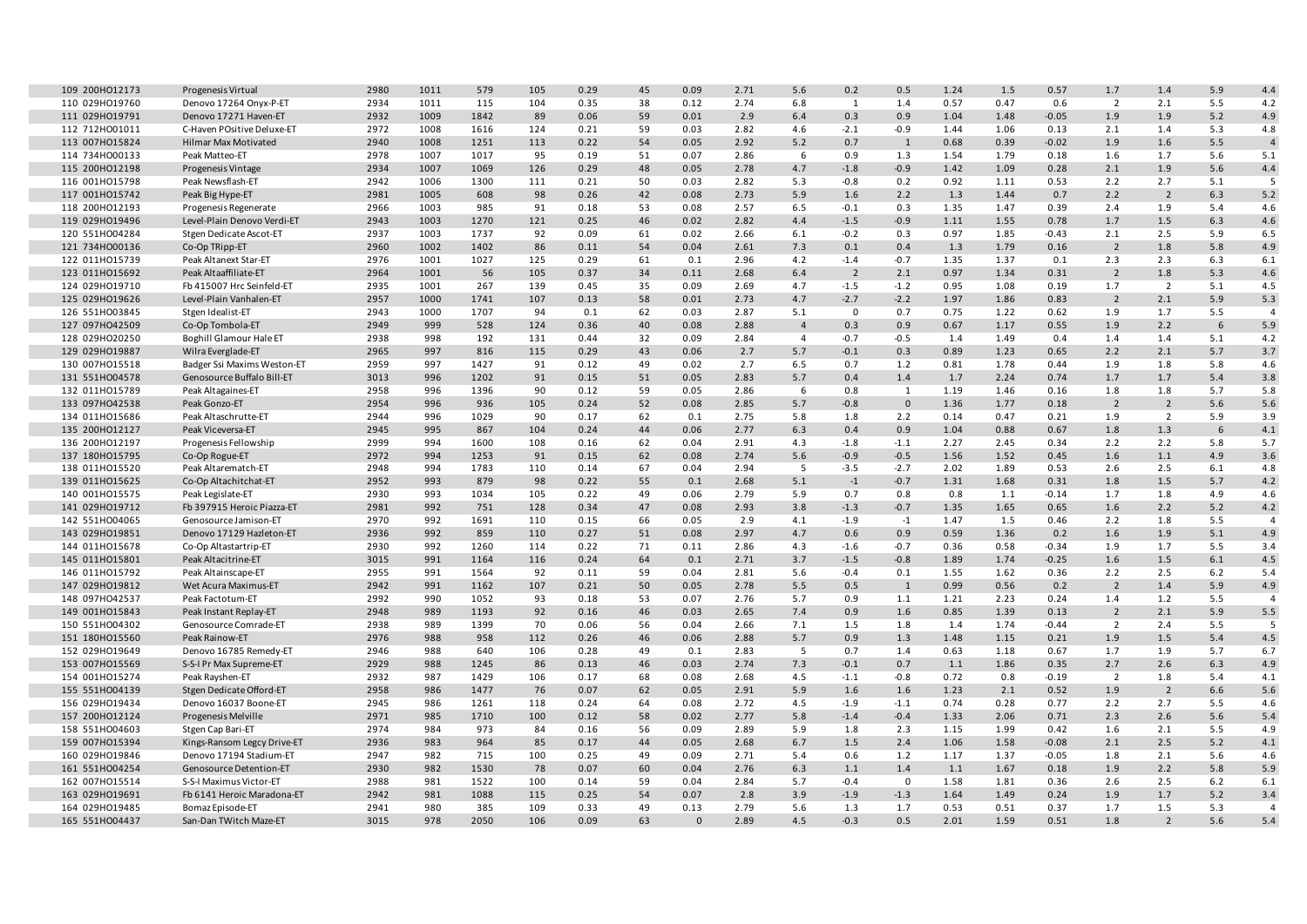| 166 029HO19629 | Z-Happy Winterfell-ET                   | 2941 | 978 | 790  | 110 | 0.28 | 50 | 0.09    | 2.79                    | 4.5        | 1.4              | 1.9            | 0.73 | 0.26 | 0.06        | 2.6            | 1.9            | 5.7        | 3.5            |
|----------------|-----------------------------------------|------|-----|------|-----|------|----|---------|-------------------------|------------|------------------|----------------|------|------|-------------|----------------|----------------|------------|----------------|
| 167 029HO19612 | Denovo 16572 Halsey-ET                  | 2937 | 978 | 598  | 135 | 0.39 | 43 | 0.09    | 2.77                    | 4.1        | $-1.8$           | $-1.3$         | 1.35 | 0.91 | 0.69        | 2.1            | 2.1            | 5.4        | 5.2            |
| 168 200HO12181 | BLumenfeld Fastlane-ET                  | 2931 | 978 | 1091 | 102 | 0.21 | 57 | 0.08    | 2.78                    | 4.9        | $-0.6$           | 0.2            | 0.81 | 1.3  | 0.4         | 1.9            | 2.2            | 4.9        | 4.5            |
| 169 551H004299 | Genosource Bidder-ET                    | 2950 | 977 | 1520 | 69  | 0.04 | 44 | $-0.01$ | 2.58                    | 8          | 0.4              | 0.9            | 1.99 | 2.21 | 0.87        | 2.2            | 1.7            | 6.3        | 5.4            |
| 170 001H015570 | Progenesis Futuristic-ET                | 2931 | 976 | 1291 | 103 | 0.18 | 49 | 0.03    | 2.83                    | 4.9        | $-1$             | $-0.2$         | 1.49 | 1.49 | 0.9         | $\overline{2}$ | $\overline{2}$ | 5.3        | 4.1            |
| 171 200HO12156 |                                         | 2999 | 975 | 566  | 96  | 0.26 | 49 | 0.11    | 2.81                    | 5.9        | 1.4              | 1.7            | 1.43 | 2.03 | 0.53        | 2.4            | 2.3            | 7.1        | 6.2            |
|                | Westcoast Earlybird                     |      |     |      |     |      |    |         |                         |            |                  |                |      |      |             |                |                |            |                |
| 172 014H015250 | Cookiecutter Heliogen-ET                | 2954 | 973 | 1345 | 73  | 0.07 | 51 | 0.03    | 2.51                    | 7.8        | 1.9              | 2.5            | 1.08 | 1.32 | 0.62        | 2.3            | 2.4            | 6.4        | 5.4<br>5       |
| 173 011H015952 | Peak Altalienonme-ET                    | 2941 | 973 | 1389 | 91  | 0.13 | 60 | 0.06    | 2.79                    | 6          | $\Omega$         | 0.7            | 0.92 | 1.53 | 0.04        | 1.5            | 1.6            | 5.4        |                |
| 174 551H004403 | Farnear Colin-ET                        | 2933 | 973 | 721  | 109 | 0.28 | 51 | 0.1     | 2.82                    | 4.7        | 1.5              | 1.6            | 0.85 | 0.82 | $-0.36$     | 1.9            | 1.6            | 5.9        | 4.6            |
| 175 029HO19510 | Denovo 16333 Envy-ET                    | 2954 | 972 | 1165 | 119 | 0.25 | 52 | 0.05    | 2.84                    | 4.8        | $-0.5$           | $-0.4$         | 1.09 | 0.95 | 0.86        | 2.2            | 2.1            | 6.1        | $5.2$          |
| 176 029HO19531 | Denovo 16241 Chandler-ET                | 2937 | 971 | 435  | 110 | 0.33 | 40 | 0.09    | 2.75                    | 5.8        | 0.6              | 1.4            | 0.91 | 0.73 | 0.54        | $\overline{2}$ | 2.5            | 5.5        | 4.8            |
| 177 029HO19625 | Sandy-Valley Laker-ET                   | 2929 | 971 | 1286 | 101 | 0.18 | 53 | 0.04    | 2.75                    | 6.1        | $-0.8$           | $-0.3$         | 1.03 | 0.93 | 0.67        | 2.6            | 2.4            | 5.9        | 4.9            |
| 178 007HO15584 | Ocd Magnitude Shazam-ET                 | 2965 | 969 | 1470 | 78  | 0.07 | 61 | 0.05    | 2.77                    | 6.4        | 1.5              | $\overline{2}$ | 1.08 | 1.43 | $\mathbf 0$ | 2.7            | 2.4            | 6.1        | 5.1            |
| 179 029HO19727 | Pine-TRee Butch-ET                      | 2959 | 969 | 706  | 118 | 0.32 | 52 | 0.1     | 2.92                    | 3.8        | $-0.9$           | $-0.7$         | 1.59 | 1.56 | 0.79        | 1.6            | 1.8            | 5.1        | $\overline{4}$ |
| 180 029HO19955 | Winstar Galley-ET                       | 2954 | 969 | 907  | 111 | 0.26 | 54 | 0.09    | 2.71                    | 5          | $-0.1$           | 0.2            | 0.85 | 1.03 | 0.26        | 1.8            | $\overline{2}$ | 5.6        | 4.6            |
| 181 007H015503 | S-S-I Maximus Marino-ET                 | 2929 | 969 | 1058 | 100 | 0.2  | 55 | 0.08    | 2.83                    | 5.4        | $-1$             | $-0.4$         | 1.12 | 1.52 | 0.3         | 2.4            | 2.6            | 5.8        | 5.3            |
| 182 200HO12171 | Ocd Mookie-ET                           | 3020 | 968 | 1069 | 111 | 0.24 | 60 | 0.09    | 2.73                    | 4.5        | $-0.3$           | 0.3            | 1.81 | 2.02 | 0.14        | 2.6            | 3.2            | 5.9        | 6.1            |
| 183 029HO19522 | Denovo 406136 Donnelly-ET               | 2972 | 968 | 731  | 111 | 0.29 | 55 | 0.11    | 2.73                    | 4.8        | $-1$             | $-0.6$         | 1.1  | 1.07 | 1.13        | 1.4            | 1.8            | 5.5        | 3.8            |
| 184 322H000043 | <b>Stantons Magnetic</b>                | 2943 | 968 | 1675 | 75  | 0.04 | 61 | 0.03    | 2.85                    | 6.4        | 0.8              | 1.6            | 1.57 | 1.61 | $-0.06$     | 1.9            | 1.7            | 5.7        | 4.1            |
| 185 180HO15862 | Peak Rescue-ET                          | 2940 | 968 | 1040 | 97  | 0.2  | 54 | 0.07    | 2.87                    | 5.9        | 0.3              | 1.3            | 0.88 | 1.14 | 0.12        | 1.8            | 1.4            | 6          | 4.3            |
| 186 200HO12149 | Progenesis Newglenn                     | 2974 | 966 | 1305 | 99  | 0.17 | 60 | 0.07    | 2.81                    | 5.2        | $-0.1$           | 0.4            | 1.51 | 1.72 | 0.08        | 2.5            | 2.3            | 5.9        | 5.1            |
| 187 734H000139 | Peak Ewing-ET                           | 3007 | 965 | 352  | 111 | 0.34 | 52 | 0.14    | 2.62                    | 5.5        | $-0.2$           | 0.4            | 1.78 | 1.33 | 0.26        | 2.6            | 2.2            | $6.2$      | 5.3            |
| 188 011H015740 | Peak Altameraki-ET                      | 2954 | 965 | 781  | 104 | 0.26 | 41 | 0.06    | 2.8                     | 6          | 1.1              | 1.5            | 1.24 | 1.61 | $-0.04$     | 1.6            | 1.3            | 5.3        | 4.8            |
| 189 011HO15793 | Peak Altakyanite-ET                     | 2997 | 964 | 783  | 110 | 0.28 | 56 | 0.11    | 2.99                    | 4.3        | 1.1              | 1.5            | 1.34 | 1.58 | 0.04        | 2.3            | 1.8            | 5.9        | $\overline{4}$ |
| 190 011HO15684 | Peak Altarecharge-ET                    | 2948 | 964 | 788  | 106 | 0.26 | 46 | 0.07    | 2.85                    | 4.9        | 1.2              | 1.8            | 0.9  | 1.45 | 0.14        | 1.8            | 1.6            | 6          | 5.3            |
| 191 007HO15348 | S-S-I Eisaku Payload-ET                 | 2942 | 964 | 1890 | 90  | 0.06 | 71 | 0.04    | $\overline{\mathbf{3}}$ | 4.8        | $-0.8$           | $-0.3$         | 1.29 | 1.22 | 1.15        | 2.5            | $\overline{2}$ | 5.6        | 3.3            |
| 192 097H042424 | Peak Upswing-ET                         | 3001 | 963 | 995  | 109 | 0.24 | 51 | 0.07    | 2.84                    | 5.5        | $-0.2$           | 0.6            | 1.71 | 1.45 | 0.95        | 1.9            | 1.5            | 6.1        | 4.1            |
| 193 551H004121 | Genosource Jericho-ET                   | 2988 | 962 | 1722 | 115 | 0.16 | 70 | 0.06    | 2.88                    | 3.9        | $-2.8$           | $-1.9$         | 1.77 | 1.59 | 0.91        | 1.6            | 1.5            | 5.8        | 5.2            |
| 194 007HO15465 | Plain-Knoll Crusher-ET                  | 2982 | 962 | 484  | 120 | 0.36 | 54 | 0.14    | 2.92                    | 4.7        | $-0.8$           | $\mathbf 0$    | 1.6  | 0.8  | 0.56        | $\overline{2}$ | 2.1            | 6.3        | 5.2            |
| 195 200HO12179 | Progenesis Whatsoever                   | 2979 | 959 | 722  | 114 | 0.3  | 55 | 0.11    | 2.96                    | 4.2        | 0.1              | 0.7            | 1.56 | 1.54 | 0.19        | 1.8            | $\overline{2}$ | 5          | 4.7            |
| 196 200HO12169 | Progenesis Validated                    | 2979 | 959 | 701  | 97  | 0.24 | 44 | 0.08    | 2.7                     | 5.4        | 1.5              | 1.8            | 1.37 | 1.52 | 0.61        | 1.4            | 1.3            | 5.5        | 3.2            |
| 197 007H015396 | Fly-Higher Huck-ET                      | 2964 | 958 | 1449 | 89  | 0.11 | 54 | 0.03    | 2.6                     | 6.1        | $-0.7$           | 0.4            | 1.67 | 2.12 | $-0.05$     | 2.2            | 2.1            | 5.8        | 4.7            |
| 198 200HO12141 | Cookiecutter Homestead-ET               | 2956 | 958 | 944  | 72  | 0.12 | 55 | 0.09    | 2.61                    | 6          | 1.2              | 1.9            | 1.31 | 1.55 | 0.76        | 2.4            | 2.5            | 6.4        | 5.3            |
| 199 011H015869 | Progenesis Altarefresh-ET               | 2933 | 958 | 844  | 112 | 0.28 | 48 | 0.08    | 2.73                    | 5.3        | $-1.3$           | $-0.9$         | 1.73 | 1.84 | 0.04        | 2.2            | 2.5            | 5.1        | 6.1            |
| 200 097H042531 | Pine-TRee Yamcha-ET                     | 2944 | 957 | 1105 | 91  | 0.17 | 48 | 0.05    | 2.76                    | 5.9        | 0.4              | 0.6            | 1.42 | 1.38 | 1.02        | 1.7            | 1              | 5.6        | 3.4            |
| 201 200HO12243 | <b>Progenesis Phablet</b>               | 2935 | 957 | 230  | 101 | 0.33 | 43 | 0.13    | 2.74                    | 5.4        | 0.8              | 1              | 1.05 | 1.5  | $-0.11$     | 1.6            | 1.9            | 4.8        | 3.8            |
| 202 029HO19664 | Denovo 16719 August-ET                  | 2971 | 956 | 850  | 92  | 0.21 | 45 | 0.06    | 2.73                    | 5.8        | 1.3              | 1.8            | 1.44 | 1.79 | 0.28        | 2.4            | 1.9            | 5.9        | 4.7            |
| 203 551HO04353 | Stgen Captn Penza-ET                    | 3027 | 953 | 1055 | 102 | 0.21 | 54 | 0.07    | 2.85                    | 5          | 0.8              | 1.6            | 1.95 | 2.06 | 0.53        | 2.2            | 2.3            | 5.4        | 5.9            |
| 204 200HO12242 | Velthuis Barrington                     | 2954 | 952 | 1436 | 114 | 0.2  | 66 | 0.07    | 2.81                    | 4.4        | $-2.3$           | $-1.5$         | 1.63 | 1.91 | 0.01        | 2.5            | 2.5            | 5          | 5.8            |
| 205 566HO01344 | Pine-TRee Sheperd-ET                    | 2932 | 951 | 543  | 107 | 0.3  | 41 | 0.08    | 2.84                    | 4.6        | 0.5              | 0.6            | 1.46 | 1.53 | 0.69        | 1.7            | $\overline{2}$ | 5.6        | 5              |
| 206 551H004307 | Genosource Big Deal-ET                  | 2937 | 950 | 1196 | 96  | 0.17 | 63 | 0.09    | 2.76                    | 4.7        | $-1.8$           | $-1.1$         | 1.8  | 1.45 | 0.73        | 1.7            | 1.6            | 5.5        | 4.7            |
| 207 001H015461 | Peak Break Even-ET                      | 2932 | 948 | 1619 | 71  | 0.03 | 63 | 0.04    | 2.89                    | 5.8        | 1.7              | $\overline{2}$ | 1.29 | 1.68 | $-0.28$     | 1.8            | 1.4            | 5.3        | 4.3            |
| 208 250HO15664 | Plain-Knoll Revolution-ET               | 2990 | 947 | 1080 | 88  | 0.16 | 51 | 0.06    | 2.71                    | 6.5        | $-0.6$           | $-0.2$         | 2.12 | 2.18 | 1.13        | 2.4            | 2.2            | 6          | 4.4            |
| 209 182H001062 | <b>Westcoast Rastaball</b>              | 2965 | 947 | 1278 | 86  | 0.13 | 58 | 0.06    | 2.88                    | 5.7        | 0.9              | 1.9            | 1.01 | 1.49 | 1.08        | 2.3            | 2.7            | 5.6        | 4.3            |
| 210 007H015563 | S-S-I Bg Max Impact-ET                  | 2950 | 947 | 1067 | 78  | 0.13 | 50 | 0.06    | 2.76                    | 6.5        | 2.3              | 2.2            | 1.08 | 1.76 | 0.37        | 1.8            | 1.4            | 5.7        | 4.6            |
| 211 551H004138 | Pine-TRee Lionel Cowen-ET               | 2944 | 947 | 1499 | 124 | 0.22 | 64 | 0.06    | 3.01                    | 2.3        | $-2.3$           | $-1$           | 1.36 | 1.13 | 0.54        | 2.5            | 2.8            | 5.4        | 5              |
| 212 011H015707 | Peak Altahot Ticket-ET                  | 2967 | 946 | 853  | 96  | 0.22 | 55 | 0.1     | 2.72                    | 5.4        | 1.2              | 1.5            | 1.25 | 1.46 | 0.05        | 1.9            | 1.8            | 6          | 5.1            |
| 213 011H015806 | Peak Altajaneiro-ET                     | 2948 | 945 | 1819 | 89  | 0.06 | 65 | 0.03    | 2.88                    | 5.2        | 0.2              | 0.9            | 1.17 | 1.27 | 0.76        | $\overline{2}$ | 2.5            | 5.1        | 4.2            |
| 214 029HO19815 | Bomaz Hilltop-ET                        | 2943 | 944 | 733  | 108 | 0.28 | 34 | 0.04    | 2.63                    | 5.9        | 0.2              | 0.7            | 1.45 | 1.75 | 0.09        | $\overline{2}$ | 1.9            | 5.8        | 4.9            |
| 215 200HO12135 | Peak Volcano-ET                         | 2939 | 944 | 728  | 101 | 0.25 | 42 | 0.07    | 2.73                    | 6          | 0.2              | 0.7            | 1.46 | 1.39 | 0.87        | 2.3            | 2.3            | $6.2$      | 4.9            |
| 216 007H015721 | Cookiecutter Harrisenna-ET              | 2986 | 942 | 1160 | 97  | 0.18 | 59 | 0.08    | 2.72                    | 5.1        | $-0.4$           | $-0.1$         | 1.83 | 1.64 | 0.9         | $\overline{2}$ | 1.7            | $6.2$      | 4.6            |
| 217 551H004333 | Fb 420028 Heroic Vitale-ET              | 2941 | 942 | 749  | 116 | 0.3  | 47 | 0.08    | 2.72                    | 4.3        | $-1.5$           | $-1.2$         | 1.58 | 1.66 | 0.61        | 2.3            | 2.2            | 5.7        | 5.1            |
| 218 011H015877 |                                         | 2930 | 942 | 2039 | 92  | 0.05 | 66 | 0.01    | 2.96                    | 5          | $-1.6$           | $-0.6$         | 1.34 | 1.89 | 0.23        | 2.2            | 1.8            | 5.5        | 4.4            |
| 219 200HO11977 | Progenesis Altahedwig-ET                | 2967 | 940 | 560  | 107 | 0.3  | 40 | 0.08    | 2.71                    | 5.3        | 0.5              | 0.5            | 1.24 | 1.76 | 1.02        | 1.6            | 2.2            | 5.6        | $\overline{4}$ |
| 220 097H042580 | Ladys-Manor Obsidian-ET<br>Dg Mr Eli-ET | 2940 | 940 | 1547 | 122 | 0.21 | 64 | 0.05    | 2.88                    | 2.2        | $-1.5$           | $-0.7$         | 1.3  | 1.08 | $-0.15$     | 1.6            | 1.9            | 5.2        | 5.3            |
|                |                                         |      |     |      |     |      |    |         |                         |            |                  |                |      |      |             |                |                |            |                |
| 221 007H015651 | Pine-TRee Hrc Mozzarella-ET             | 2973 | 936 | 894  | 108 | 0.25 | 57 | 0.1     | 2.87                    | 4.1<br>4.3 | $-0.6$<br>$-0.7$ | $-0.1$         | 1.78 | 2.11 | $-0.14$     | 2.1            | 2.2            | 5.9<br>6.9 | 5.2            |
| 222 200HO12026 | Progenesis Prologue                     | 2963 | 936 | 897  | 115 | 0.28 | 49 | 0.07    | 2.86                    |            |                  | $-0.2$         | 1.54 | 1.81 | 0.69        | 2.3            | 2.6            |            | 6.6            |